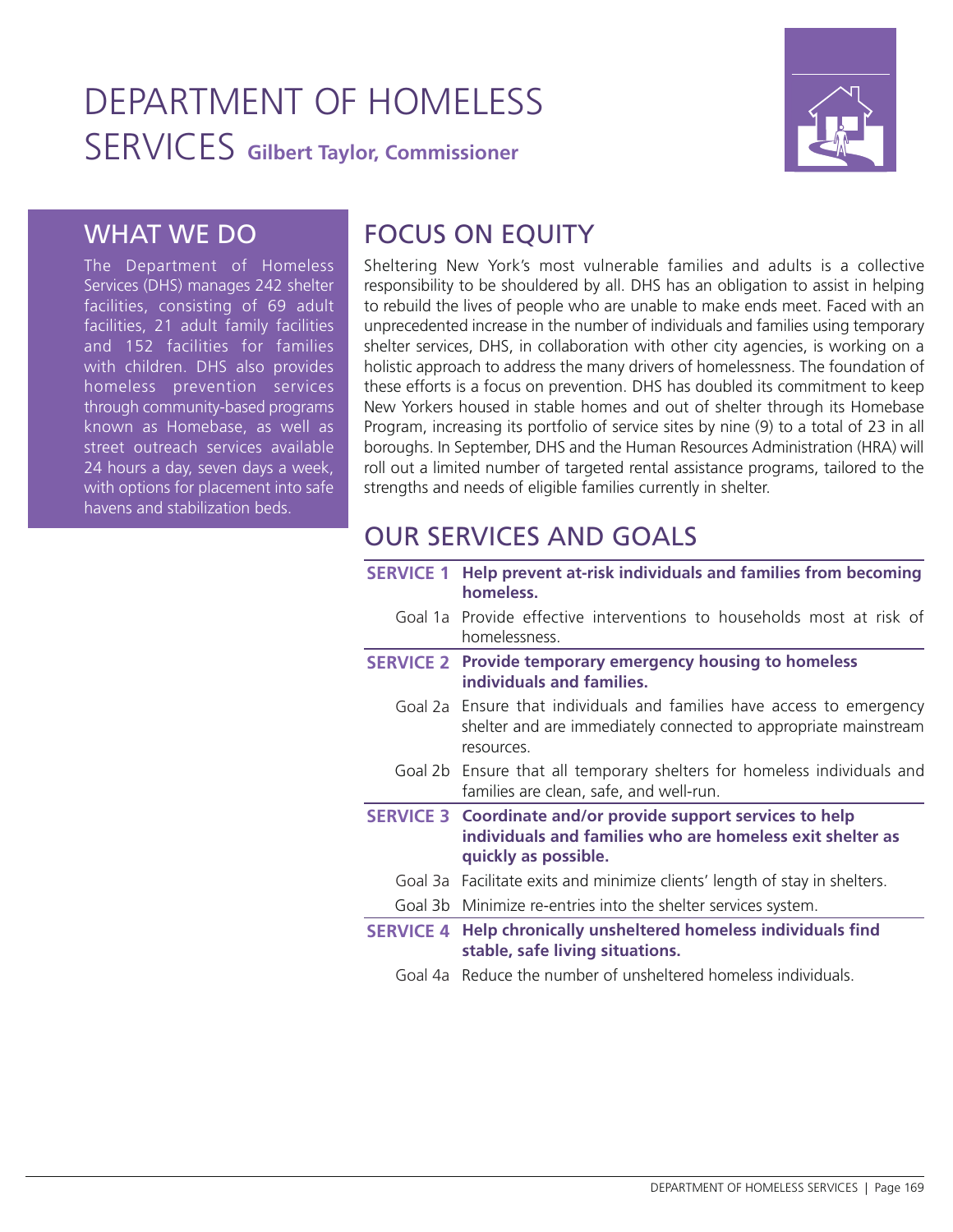## HOW WE PERFORMED IN FISCAL 2014

## SERVICE 1 **Help prevent at-risk individuals and families from becoming homeless.**

Goal 1a **Provide effective interventions to households most at risk of homelessness.** 

The DHS community-based homelessness prevention program Homebase continued to exceed targets, helping nearly every participant remain in his/her community and avoid shelter entry. Operating in fourteen locations and spanning all five boroughs, the Homebase success rate averaged more than 95 percent for single adults and adult families and 94 percent for families with children. Building on these successes, Homebase is slated to increase the number of households served from 10,000 to 15,000 in Fiscal 2015 with the addition of at least nine new sites. DHS will also launch a new Homebase public awareness campaign including PSAs on local cable TV and ads in bus, subway, and check cashing locations.

### **Homelessness Prevention: Clients Diverted from Shelter (%)**



| Performance Indicators                                                                                |             |             | Actual      |             | Target      |             |             |                      |           |
|-------------------------------------------------------------------------------------------------------|-------------|-------------|-------------|-------------|-------------|-------------|-------------|----------------------|-----------|
|                                                                                                       | <b>FY10</b> | <b>FY11</b> | <b>FY12</b> | <b>FY13</b> | <b>FY14</b> | <b>FY14</b> | <b>FY15</b> | Desired<br>Direction | 5vr Trend |
| *Adults receiving preventive services who did not reside 21 days<br>or more in the shelter system (%) | 94.6%       | 91.4%       | 91.4%       | 96.7%       | 96.0%       | 70.0%       | 70.0%       | Neutral              | Neutral   |
| *Adult families receiving preventive services who did not enter<br>the shelter system (%)             | 94.6%       | 95.5%       | 97.0%       | 95.5%       | 97.3%       | 70.0%       | 70.0%       | Neutral              | Neutral   |
| *Families with children receiving preventive services who did not<br>enter the shelter system (%)     | 92.6%       | 90.7%       | 93.9%       | 93.0%       | 94.0%       | 70.0%       | 70.0%       | Neutral              | Neutral   |

 $\star$  Critical Indicator "NA" - means Not Available in this report  $\theta$  is shows desired direction

### SERVICE 2 **Provide temporary emergency housing to homeless individuals and families.**

Goal 2a **Ensure that individuals and families have access to emergency shelter and are immediately connected** to appropriate mainstream resources.

Record numbers of families and individuals are homeless in New York, and DHS has continued to provide emergency housing to an average of more than 12,000 homeless families and 10,000 homeless single adults every night. Since the 2011 termination of subsidy programs that facilitated transition to permanent housing, the number of New Yorkers using emergency shelter services has increased each year. In Fiscal 2014, shelter censuses increased by between six and eight percent for singles and families, respectively, compared to last year. In addition, during the last year the number of shelter entries among adult families and single adults has climbed, with the latter now more than 17,500. However, the number of shelter entries by families with children declined by 450 from last year to 11,848.

DHS partners with other city agencies to connect families and individuals in shelter with mainstream resources to help them attain self-sufficiency. The average school attendance rate for children in the shelter system is higher than ever at 85 percent even as record numbers of families with children are in shelter. In addition, DHS works with HRA to connect homeless individuals and families to job placements and social services. During Fiscal 2014, nearly 91 percent of families with children in shelter either applied for or were receiving public assistance, compared to 94 percent in Fiscal 2013.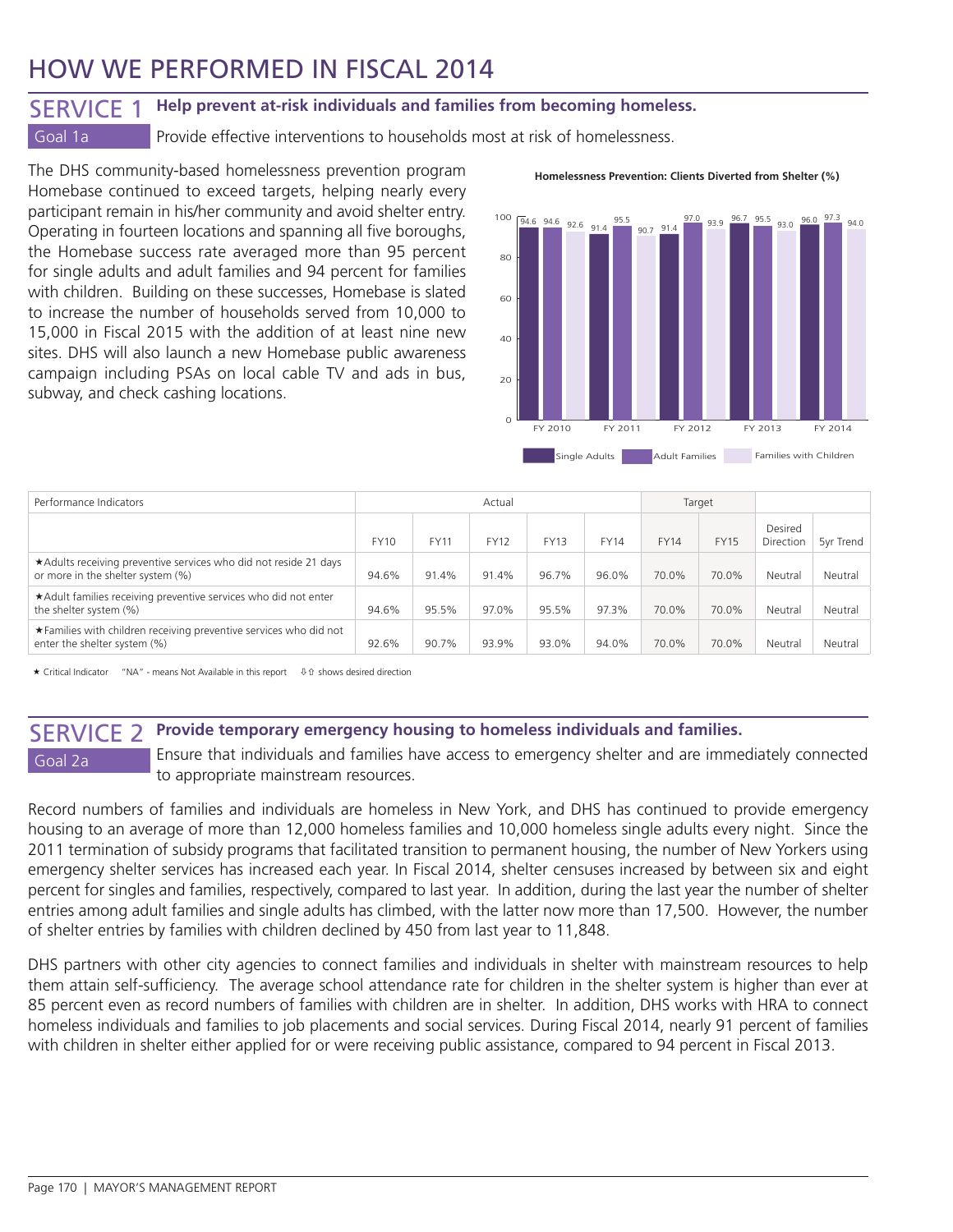### **Entrants to Shelter**



| Performance Indicators                                                                                               |             | Actual      |             |             |             |             |             |                      |           |
|----------------------------------------------------------------------------------------------------------------------|-------------|-------------|-------------|-------------|-------------|-------------|-------------|----------------------|-----------|
|                                                                                                                      | <b>FY10</b> | <b>FY11</b> | <b>FY12</b> | <b>FY13</b> | <b>FY14</b> | <b>FY14</b> | <b>FY15</b> | Desired<br>Direction | 5yr Trend |
| *Adult families entering the DHS shelter services system                                                             | 1,208       | 1,096       | 1,109       | 1,156       | 1,283       | ⇩           | ⇩           | Down                 | Neutral   |
| ★ Families with children entering the DHS shelter services system                                                    | 14,586      | 12,444      | 10,878      | 12,306      | 11,848      | ⇩           | ⇩           | Down                 | Down      |
| ★ Single adults entering the DHS shelter services system                                                             | <b>NA</b>   | <b>NA</b>   | 17,872      | 16,448      | 17,547      | ⇩           | ⇩           | Down                 | <b>NA</b> |
| *Average number of adult families in shelters per day                                                                |             | 1,315       | 1,450       | 1,723       | 1,866       | 1,870       | 1,950       | Down                 | Up        |
| *Average number of families with children in shelters per day                                                        | 8,629       | 8,165       | 8,445       | 9,840       | 10,649      | 10,690      | 11,360      | Down                 | Up        |
| *Average number of single adults in shelters per day                                                                 | 7,167       | 8,387       | 8,622       | 9,536       | 10.116      | 10,000      | 10,475      | Down                 | Up        |
| Families with children applying for or receiving public assistance<br>(average) (%)                                  |             | <b>NA</b>   | <b>NA</b>   | 94.0%       | 90.9%       | $\star$     | $\star$     | Neutral              | <b>NA</b> |
| Average school attendance rate for children in the DHS shelter<br>services system (%)                                |             | 82.0%       | 82.7%       | 83.6%       | 85.4%       | $\star$     | $\star$     | Up                   | Neutral   |
| Families placed in the shelter services system according to their<br>youngest school-aged child's school address (%) | 84.3%       | 83.3%       | 76.5%       | 70.5%       | 65.4%       | 85.0%       | 85.0%       | Up                   | Down      |

 $\star$  Critical Indicator "NA" - means Not Available in this report  $\quad \oplus \, \hat{ }$  shows desired direction

Goal 2b Ensure that all temporary shelters for homeless individuals and families are clean, safe, and well-run.

The number of critical incidents per 1,000 residents increased from Fiscal 2013 to Fiscal 2014 for all three shelter populations. From Fiscal 2013 to Fiscal 2014, incidents per 1,000 residents for single adults increased from 0.5 to 0.7, for adult families increased from 2.5 to 3.3, and for families with children increased from 1.2 to 1.4. Half of the increase in the adult family shelter system reflects changes in how the critical incident rate is calculated, and remainder is driven by increased reporting of domestic violence incidents since the transition to tracking incidents in DHS' case management system (CARES) in Fiscal 2013. Throughout Fiscal 2013 and Fiscal 2014, there has been continued emphasis on provider training in identifying and reporting domestic abuse. In the families with children system, the increase in incidents follows the roll out of an integrated, more comprehensive, and user-friendly reporting system in Fiscal 2014 and increased training for providers that has emphasized the importance of reporting all incidents. In response to small upticks in incidents, the Department has directed additional resources for security at its largest shelters in order to ensure the safety and well-being of shelter residents. In addition, DHS has embarked on extensive case review initiatives to more readily identify the families that may be most in need of additional supports and connect them with the most appropriate resources.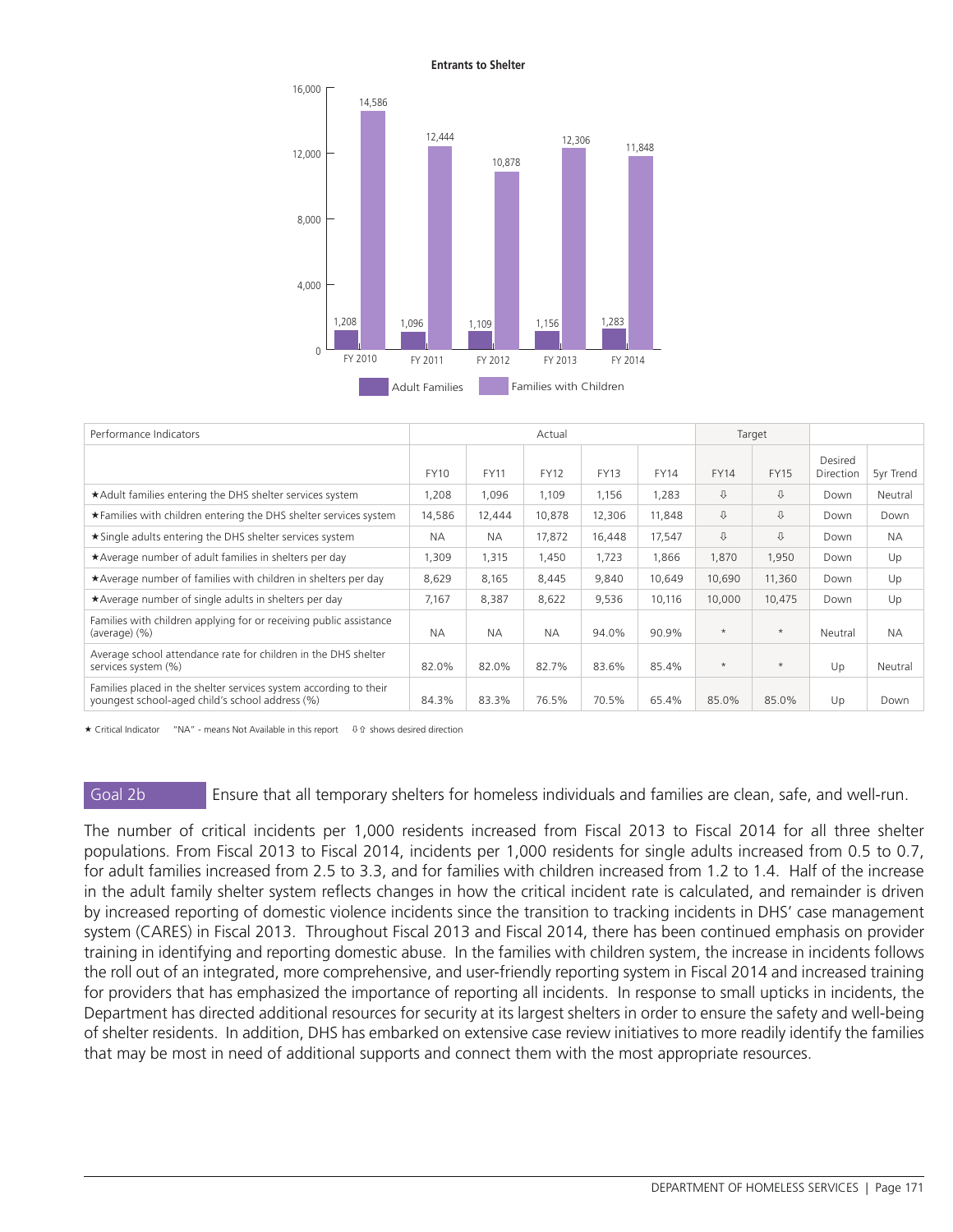| Performance Indicators                                                                              |             |             | Actual      |             |             | Target      |             |                      |           |
|-----------------------------------------------------------------------------------------------------|-------------|-------------|-------------|-------------|-------------|-------------|-------------|----------------------|-----------|
|                                                                                                     | <b>FY10</b> | <b>FY11</b> | <b>FY12</b> | <b>FY13</b> | <b>FY14</b> | <b>FY14</b> | <b>FY15</b> | Desired<br>Direction | 5yr Trend |
| *Adult shelter inspections with safety, maintenance or cleanli-<br>ness deficiencies per 1,000 beds | 2.7         | 1.7         | 0.3         | 0.2         | 0.0         | ⇩           | ⇩           | Down                 | Down      |
| ★ Critical incidents in the adult shelter system, per 1,000 residents                               | 0.2         | 0.1         | 0.3         | 0.5         | 0.7         | ⇩           | ⇩           | Down                 | Up        |
| ★ Critical incidents in the adult family shelter system, per 1,000<br>residents                     |             | 1.6         | 0.8         | 2.5         | 3.3         | ⇩           | ⇩           | Down                 | Up        |
| ★ Critical incidents in the families with children shelter system, per<br>1.000 residents           |             | 0.3         | 1.1         | 1.2         | 1.4         | ⇩           | ⇩           | Down                 | Up        |
| Cost per day for shelter facilities - Single adult facilities (\$)                                  | \$69.25     | \$73.58     | \$77.58     | \$74.80     | \$78.38     | $\star$     | $\star$     | Neutral              | Up        |
| - Family facilities (\$)                                                                            |             | \$100.12    | \$100.82    | \$102.74    | \$101.50    | $\star$     | $\star$     | Neutral              | Neutral   |
| Evaluations for human services contracts completed on time, as<br>compared to the goal (%)          |             | 93.6%       | 97.8%       | 97.2%       | 98.9%       | $\star$     | $\star$     | Up                   | <b>NA</b> |

 $\star$  Critical Indicator "NA" - means Not Available in this report  $\quad \oplus \text{ of } s$  shows desired direction

### SERVICE 3 **Coordinate and/or provide support services to help individuals and families who are homeless exit shelter as quickly as possible.**

Goal 3a **Facilitate exits and minimize clients' length of stay in shelters.** 

The annual number of exits by single adults continued an upward trajectory and climbed by nearly 20 percent to exceed 10,000 for the first time in agency history. The number of exits among families decreased due to a lack of rental assistance targeted to shelter populations. DHS is collaborating with the Human Resources Administration (HRA) to roll out the Living in Communities program (LINC) three new rental subsidies targeted to working families, families with long-term stays in shelter, and families that are survivors of domestic violence. Implementation of this program will begin in Fall 2014.

The average length of stay continued to increase for all populations to 305, 515, and 427 days for single adults, adult families, and families with children, respectively. Average length of stay increased dramatically since the 2011 termination of subsidy programs that facilitated transition to permanent housing. DHS expects new rental assistance programs slated for roll-out in Fiscal 2015 to reduce length of stay and increase shelter exits, particularly among families with children



### **Single Adults Exiting to Permanent Housing**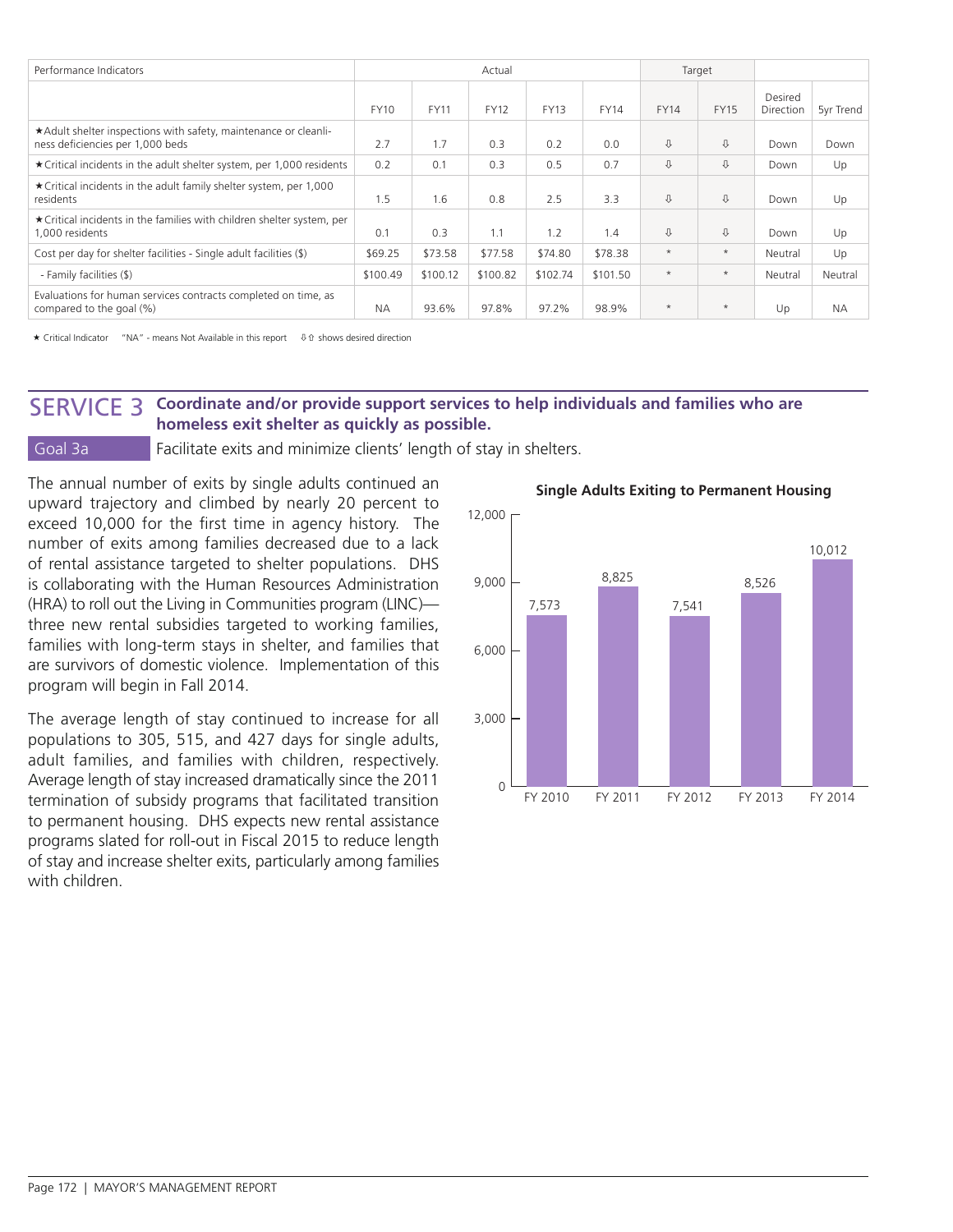| Performance Indicators                                                         |             | Actual<br>Target |             |             |             |             |             |                      |           |
|--------------------------------------------------------------------------------|-------------|------------------|-------------|-------------|-------------|-------------|-------------|----------------------|-----------|
|                                                                                | <b>FY10</b> | <b>FY11</b>      | <b>FY12</b> | <b>FY13</b> | <b>FY14</b> | <b>FY14</b> | <b>FY15</b> | Desired<br>Direction | 5yr Trend |
| Single adults exiting to permanent housing                                     | 7,573       | 8,825            | 7,541       | 8,526       | 10.012      | 8,000       | 9,000       | Up                   | Up        |
| Exits from the adult family shelter system, as compared to<br>monthly goal (%) | <b>NA</b>   | <b>NA</b>        | 70          | 104         | 78          | $\star$     | $\star$     | Up                   | <b>NA</b> |
| ★Average length of stay for single adults in shelter (days)                    | 245         | 250              | 275         | 293         | 305         | ⇩           | ⇩           | Down                 | Up        |
| *Average length of stay for adult families in shelter (days)                   |             | 349              | 416         | 469         | 515         | ⇩           | ⇩           | Down                 | Up        |
| *Average length of stay for families with children in shelter (days)           | 243         | 258              | 337         | 375         | 427         | ⇩           | ⇩           | Down                 | Up        |

 $\star$  Critical Indicator "NA" - means Not Available in this report  $\theta$  of shows desired direction

### Goal 3b Minimize re-entries into the shelter services system.

Among adult families, shelter re-entries declined by nearly three percentage points to roughly 12 percent for the year, and the return rate among single adults held steady at 4.4 percent. Returns among families with children increased by three percentage points to more than 12 percent. This increase is driven by growth in unsubsidized exits, which traditionally have been associated with greater returns to shelter. New rental assistance programs beginning in Fiscal 2015 include aftercare services to help households maintain permanent housing.

| Performance Indicators                                                                                                          |             |             | Actual      |             | Target      |             |             |                      |           |
|---------------------------------------------------------------------------------------------------------------------------------|-------------|-------------|-------------|-------------|-------------|-------------|-------------|----------------------|-----------|
|                                                                                                                                 | <b>FY10</b> | <b>FY11</b> | <b>FY12</b> | <b>FY13</b> | <b>FY14</b> | <b>FY14</b> | <b>FY15</b> | Desired<br>Direction | 5yr Trend |
| ★ Single adults who exited to permanent housing and returned to<br>the DHS shelter services system within one year (%)          | 4.1%        | 4.0%        | 3.9%        | 4.5%        | 4.4%        | 4.3%        | 4.4%        | Down                 | Up        |
| *Adult families who exited to permanent housing and returned<br>to the DHS shelter services system within one year (%)          | 6.4%        | 8.3%        | 5.6%        | 15.0%       | 12.5%       | 15.1%       | 12.5%       | Down                 | Up        |
| ★ Families with children who exited to permanent housing and<br>returned to the DHS shelter services system within one year (%) | 3.8%        | 2.8%        | 4.4%        | 9.5%        | 12.5%       | 11.2%       | 12.5%       | Down                 | Up        |

 $\star$  Critical Indicator "NA" - means Not Available in this report  $\quad \oplus \text{ of } s$  shows desired direction

### SERVICE 4 **Help chronically unsheltered homeless individuals find stable, safe living situations.**

### Goal 4a Reduce the number of unsheltered homeless individuals.

The Homeless Outreach Population Estimate was conducted in January 2014 and yielded an estimate of 3,357 unsheltered individuals in New York City. Although this figure is up by six percent from 2013, it nevertheless reflects a decline of nearly 25 percent in the unsheltered population in New York City since HOPE—the first estimate of its kind—was initially conducted in 2005. Since that time, the unsheltered population in subways has made up a steadily increasing proportion of the total unsheltered population in the city and in Fiscal 2014 accounted for more than half of those unsheltered. DHS is partnering with MTA to launch expanded outreach programs to reduce street homelessness. This effort will support increased clinical support and mental health assessment, crisis intervention, and more robust case management, data collection and sharing between providers, DHS and the MTA.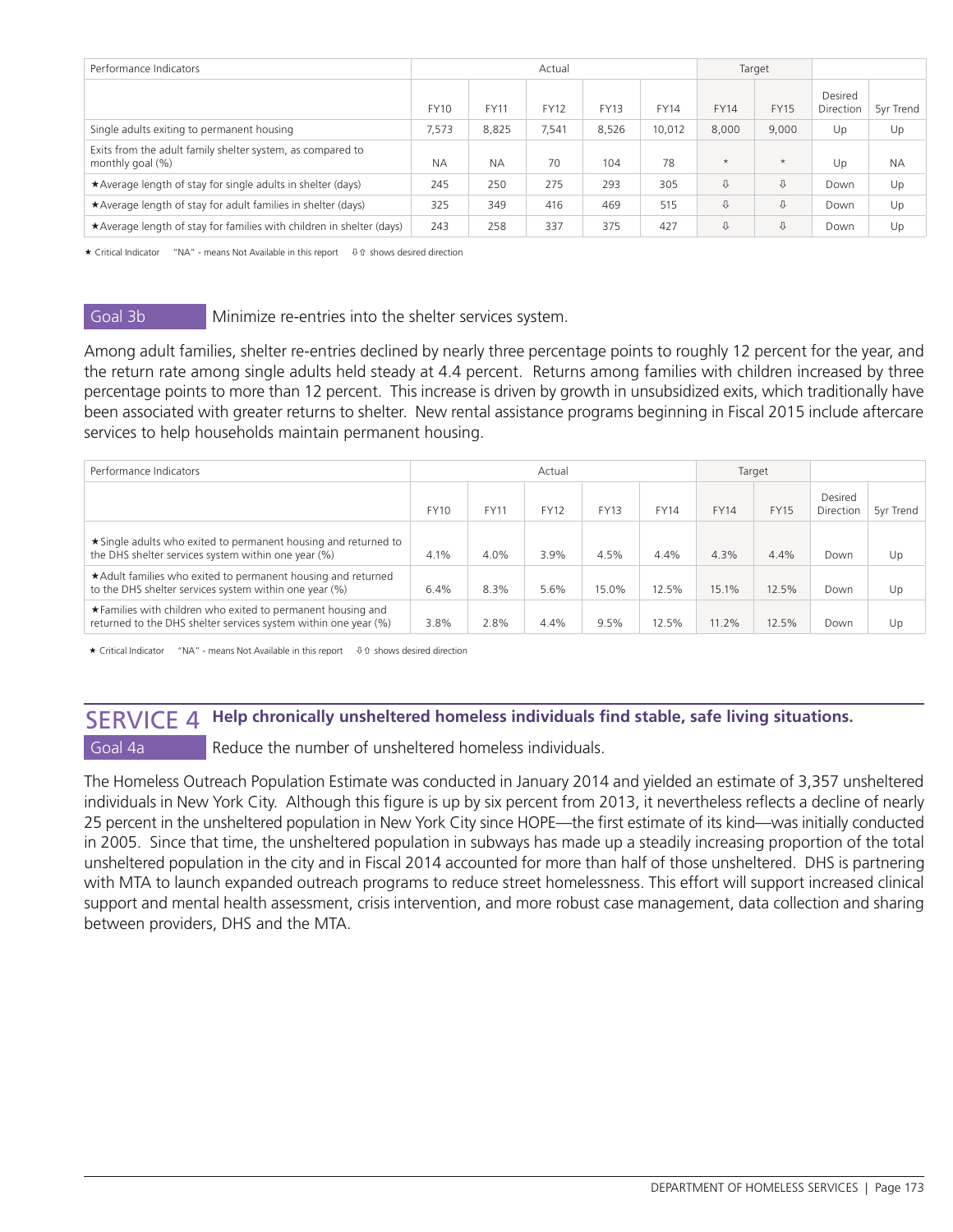| Performance Indicators                                                                                                                                                         |             | Actual<br>Target |             |             |             |             |             |                      |           |
|--------------------------------------------------------------------------------------------------------------------------------------------------------------------------------|-------------|------------------|-------------|-------------|-------------|-------------|-------------|----------------------|-----------|
|                                                                                                                                                                                | <b>FY10</b> | <b>FY11</b>      | <b>FY12</b> | <b>FY13</b> | <b>FY14</b> | <b>FY14</b> | <b>FY15</b> | Desired<br>Direction | 5vr Trend |
| ★Unsheltered individuals who are estimated to be living on the<br>streets, in parks, under highways, on subways, and in the public<br>transportation stations in New York City | 3.111       | 2.648            | 3.262       | 3.180       | 3.357       | 3.085       | 3,350       | Down                 | Up        |
| Number of chronically homeless individuals placed into perma-<br>nent and temporary housing by outreach teams                                                                  | 880         | 577              | 545         | 720         | 562         | $\star$     | $\star$     | Up                   | Down      |
| Response rate to 311 calls for homeless person assistance from<br>constituents requesting a call back                                                                          | 94.6%       | 100.0%           | 100.0%      | 100.0%      | 100.0%      | $\star$     | $\star$     | Up                   | Neutral   |

 $\star$  Critical Indicator "NA" - means Not Available in this report  $\theta$  is shows desired direction

## AGENCY-WIDE MANAGEMENT

| Performance Indicators             | Actual      |                  |             |             |             |             | Target      |                      |           |
|------------------------------------|-------------|------------------|-------------|-------------|-------------|-------------|-------------|----------------------|-----------|
|                                    | <b>FY10</b> | FY1 <sup>.</sup> | <b>FY12</b> | <b>FY13</b> | <b>FY14</b> | <b>FY14</b> | <b>FY15</b> | Desired<br>Direction | 5yr Trend |
| Collisions involving city vehicles | <b>NA</b>   | <b>NA</b>        | <b>NA</b>   | 48          | 27          | $\star$     | $\star$     | Down                 | <b>NA</b> |
| Workplace injuries reported        | <b>NA</b>   | <b>NA</b>        | <b>NA</b>   | 119         | 112         | $\star$     | $\star$     | Down                 | NА        |

## AGENCY CUSTOMER SERVICE

| Performance Indicators                                                  | Actual      |             |             |             |             |             | Target      |                      |           |
|-------------------------------------------------------------------------|-------------|-------------|-------------|-------------|-------------|-------------|-------------|----------------------|-----------|
| <b>Customer Experience</b>                                              | <b>FY10</b> | <b>FY11</b> | <b>FY12</b> | <b>FY13</b> | <b>FY14</b> | <b>FY14</b> | <b>FY15</b> | Desired<br>Direction | 5yr Trend |
| Completed requests for interpretation                                   | 2,378       | 3,814       | 3,230       | 4,087       | 4,195       | $\star$     | $\star$     | Neutral              | Up        |
| Letters responded to in 14 days (%)                                     | 65%         | 73%         | 70%         | 67.4%       | 83.5%       | $\star$     | $\star$     | Up                   | Up        |
| E-mails responded to in 14 days (%)                                     | 68%         | 71%         | 88%         | 66.7%       | 80.5%       | $\star$     | $\star$     | Up                   | Up        |
| Average wait time to speak with a customer service agent (min-<br>utes) | 26          | 29          | 22          | <b>NA</b>   | 24          | $\star$     | $\star$     | Down                 | <b>NA</b> |
| CORE facility rating                                                    | 78          | 80          | 81          | 91          | 89          | $\star$     | $\star$     | Up                   | Up        |

## AGENCY RESOURCES

| Resource Indicators                                                         |             |                                              | Actual      |             | Plan <sup>1</sup> |             |             |              |  |
|-----------------------------------------------------------------------------|-------------|----------------------------------------------|-------------|-------------|-------------------|-------------|-------------|--------------|--|
|                                                                             | <b>FY10</b> | <b>FY11</b>                                  | <b>FY12</b> | <b>FY13</b> | <b>FY14</b>       | <b>FY14</b> | <b>FY15</b> | 5-year Trend |  |
| Expenditures (\$000,000) <sup>2</sup>                                       | \$942.0     | \$1,019.2                                    | \$900.5     | \$984.3     | \$1,059.2         | \$1,043.3   | \$954.8     | Neutral      |  |
| Personnel                                                                   | .927        | .838                                         | 1.819       | .848        | 1.859             | 2.075       | 1.949       | Neutral      |  |
| Overtime paid (\$000,000)                                                   | \$9.1       | \$8.0                                        | \$7.4       | \$9.6       | \$6.0             | \$7.1       | \$6.9       | Down         |  |
| Capital commitments (\$000,000)                                             | \$33.7      | \$19.1                                       | \$24.2      | \$14.4      | \$21.9            | \$87.6      | \$41.6      | Down         |  |
| Human services contract budget<br>(5000,000)                                | \$739.2     | \$811.3                                      | \$698.8     | \$769.2     | \$838.8           | \$812.6     | \$732.0     | Neutral      |  |
| "NA" - Not Available in this report<br><sup>1</sup> Authorized Budget Level |             | <sup>2</sup> Expenditures include all funds. |             |             |                   |             |             |              |  |